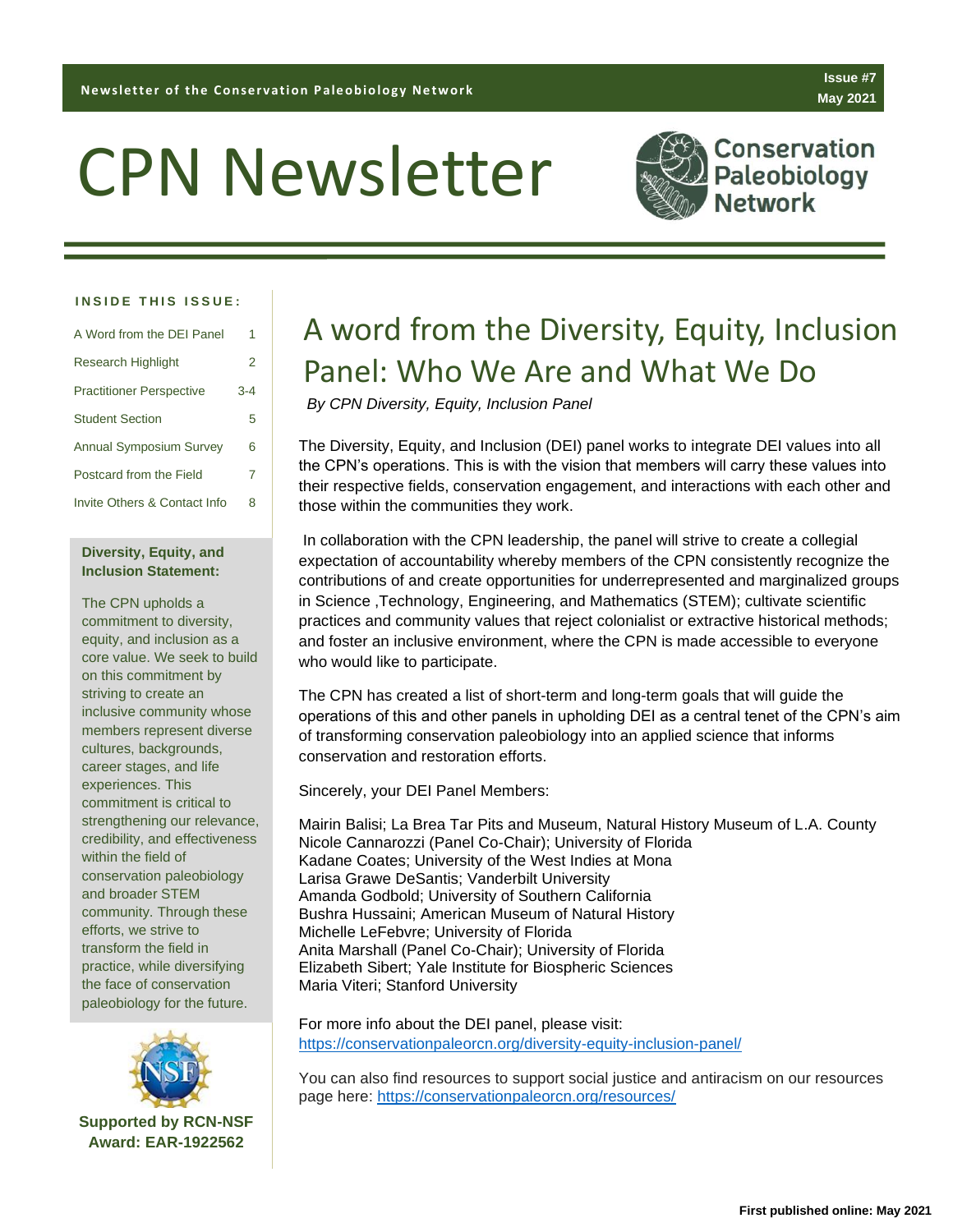## Conservation Paleobiology Research Highlight

*By Matthew Adeleye (PhD candidate, Australian National University)*

### **A quantitative assessment of long-term drivers of vegetation change in Southern Hemisphere temperate ecosystems**

Many previous fossil pollen-based paleoecological studies have been conducted in temperate Australia and these studies have mainly attributed past vegetation changes to climate, fire and human land use. However, the spatio-temporal scale of the role of these biogeographic drivers remains unclear, as the quantitative assessments of these drivers are lacking in Australia. Also, the knowledge of vegetation resilience or stability in the past is currently lacking due to a lack of empirically validated threshold to define what is vegetation change and what is not.

*"This study involves a metaanalysis of multiple fossil pollen records across temperate Australia."*

This study involves a meta-analysis of multiple fossil pollen records across temperate Australia to quantitatively estimate past regional vegetation change and diversity, as well as associated drivers for the first time in the Southern Hemisphere. A statistically validated threshold for vegetation change was also derived for the first time the Southern Hemisphere, and this threshold value is comparable to Northern Hemisphere estimates. Pollen was also statistically validated as an index for changes in vegetation and floristic diversity for the first time in the Southern Hemisphere.

The quantitative results of spatio-temporal regional vegetation change and associated drivers presented in this study provide insights into the regional dynamics and future changes in temperate ecosystems in Australia and the Southern Hemisphere at large. Changes in moisture availability and sea levels were found to be the major drivers of vegetation change across Australian temperate ecosystems in the past, while fire was mainly important in island areas (Figure b). The concept of Intermediate Disturbance Hypothesis was also tested, which is the relationship between disturbance and ecosystem diversity.

The hypothesis suggests moderate disturbance promotes high diversity in ecosystems, while too low or too high disturbance reduces diversity. In this study, it was found that moderate fires modulated by humans (Indigenous people) in the past promoted high floristic richness in Australian temperate vegetation.

*Photo captions: Matthew Adeleye on one of the larger islands of the Bass Strait for sediment core collections for some of the pollen records used in this study. Photo by Feli Hopf (top*). *Major drivers of ecosystem change across temperate Australia regions in the past, which include change in available moisture and sea levels, while fire was mainly important only on the Bass Strait islands (bottom).*





*For more details see article by Adeleye et al. (2020) in Global Ecology and Biogeography: <https://doi.org/10.1111/geb.13232>*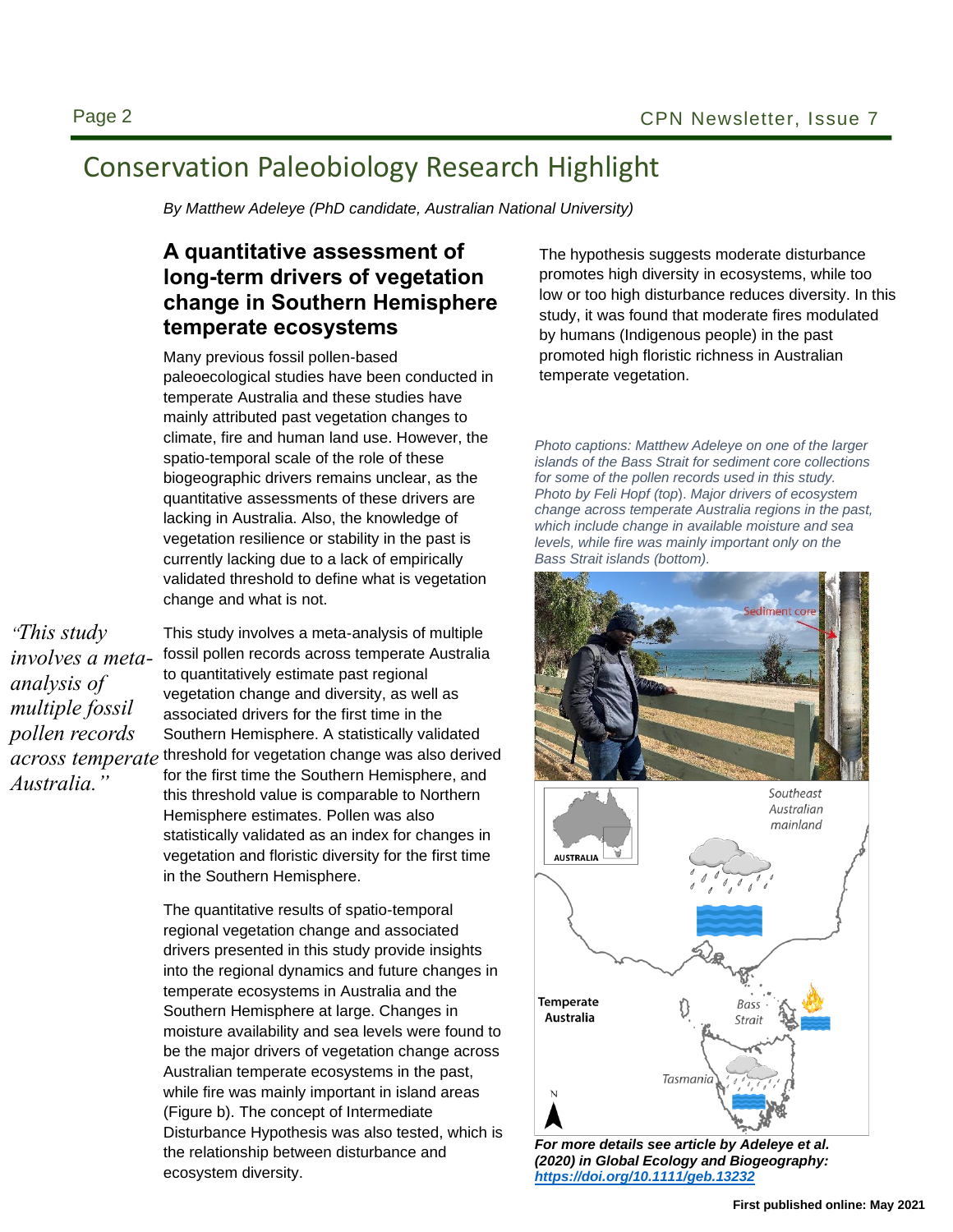### Practitioner Perspective *Interview by Alexis Mychajliw*

#### **Featured practitioner: Kent McFarland**

Kent McFarland is a conservation biologist with the  $\mathbb{R}$ Vermont Center for Ecostudies, a non-profit organization Antioch University New England. He has been widely recognized for his work in conservation by organizations **register the conservation** such as the American Ornithological Society and the State of Vermont Endangered Species Committee. His avian expertise is reflected in numerous publications in venues  $\mathbb{Z}$  . This is a set of  $\mathbb{Z}$ such as The Auk and The Condor, and co-authorship of  $\Box$  The state of book *Birds of the Dominican Republic and Haiti*. Not only a researcher, Kent is committed to inspiring natural history **the set of the set of the set of the set of the set of the set of the set of the set of the set of the set of the set of the set of the set of the set of the set** appreciation in others through science communication **appreciation** efforts such as photography, mobile field guides, and cohosting <u>Outdoor Radio,</u> a monthly program on Vermont which he co-founded in 2007. He holds an MS from Public Radio.



Photo caption: Kent surveying birds in the field.

#### 1. Can you tell me a little about the Vermont Center for Ecostudies (VCE)?

Our mission is to advance the conservation of wildlife across the Americas through research, monitoring, and community engagement. While a large focus of our work is on birds, we are increasingly expanding our work to collaboratively document all forms of biodiversity in the Green Mountain State through our Vermont Atlas of Life Project (run on iNaturalist, >5 million records).

We have some projects on iNaturalist but we do all kinds of work and use many different tools. We also run Vermont eBird and eButterfly too. Here's some of our crowd-sourced efforts:<https://val.vtecostudies.org/crowdsource/> and then specific groups we have or are atlasing: [https://val.vtecostudies.org/wildlife-atlases/.](https://val.vtecostudies.org/wildlife-atlases/) And we have little missions too: [https://val.vtecostudies.org/missions/.](https://val.vtecostudies.org/missions/) So we have a lot going on!

#### **2. How does the VCE work with non-academic communities?**

Almost all of our projects are done with community ("citizen") science methods – it is the only way we can get it all done! We have hundreds of thousands of observations now because people are starting to hike with their smart phones. Aside from doing the science itself, we hope our iNaturalist workshops encourage people to become fascinated by the biodiversity in their own backyards.

#### **3. What baselines does VCE use to guide its research priorities? If you could have any historical data, what would it be?**

We are always questioning baselines. What date do you manage to— Pre-European? 20 years ago? When there was little forest left in VT in 1875? Paleontological and archaeological data would be amazing for some places in VT. For example, if we are trying to restore Atlantic salmon, we need to know which rivers it used to run in and where they were breeding.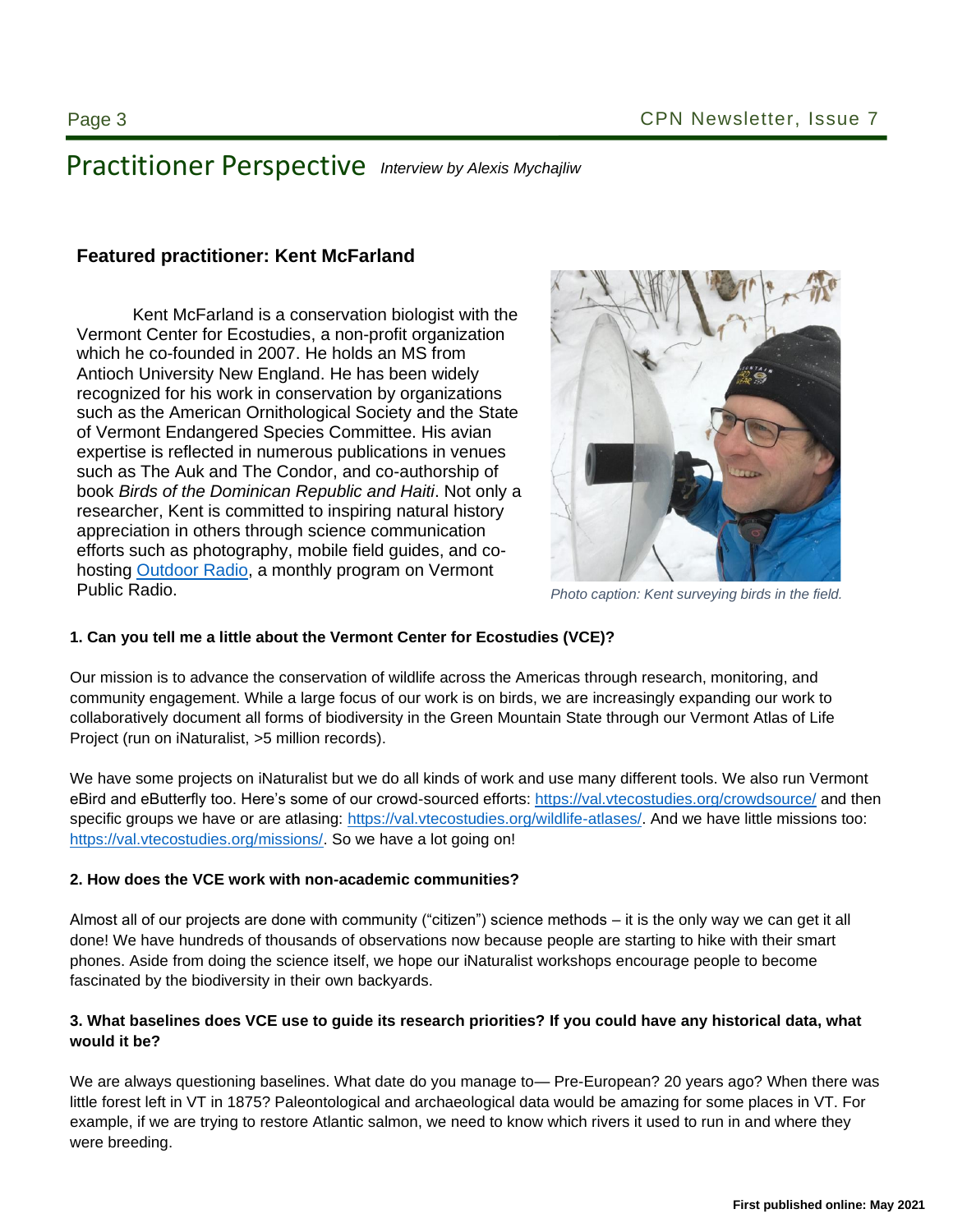### Practitioner Perspective continued…

#### **4. Can you tell us about the Vermont Atlas of Life? How does it incorporate historical data?**

As part of the VT state advisory group focused on invertebrates, I've been asked to help make decisions about species listings. But it turns out that many species had little to no data available. But my experience working with birds and eBird encouraged me to develop a centralized place for observations and taxonomy, one that could also include all the historical data floating around the state. Our first initiatives, the VT Butterfly Atlas and then the Bumblebee Atlas, were hugely successful at providing information for conservation ranking and baselines for future monitoring. We just published a paper that detected bumble bee declines when comparing our new baseline to historic records in previously scattered museum collections. And our ongoing Wild Bee Survey has documented the presence of over 50 species new to VT.

#### **5. What is the most surprising thing you've found by partnering with community scientists?**

One great story is of a fly fisherman who took a photo of a dragonfly while fishing and it ended up on our project on iNaturalist. It turned out to be a tiger spiketail dragonfly, which is new for VT! Based on this iNaturalist record, we were able to find a breeding population in forested seeps nearby, and now we need to come up with best management practices for foresters to help protect this regional conservation concern species.

#### **6. What advice would you have for students seeking to translate their research into conservation application?**

There is very little science that can't be used to inform conservation in some way. Even research on a common species can be applied to rare species. My advice is to just reach out: find out who is doing what and start talking to them. Even if you think what you are working on is not relevant to conservation, I bet there is an application or a way to tweak what you are doing to make it connect.



*Photo caption: A Brown-belted Bumble Bee on a Purple Coneflower, by Kent McFarland.* 

#### **7. What is your favorite fossil?**

I grew up in western Pennsylvania, where you can find all kinds of fossils in the shale. When I was 12 and fishing in a little stream, I found a piece of rock that had this perfect print of what looked like a trunk of a tree fern. When I think of fossils I always think back to that moment. I left it there for someone else to find and wonder too.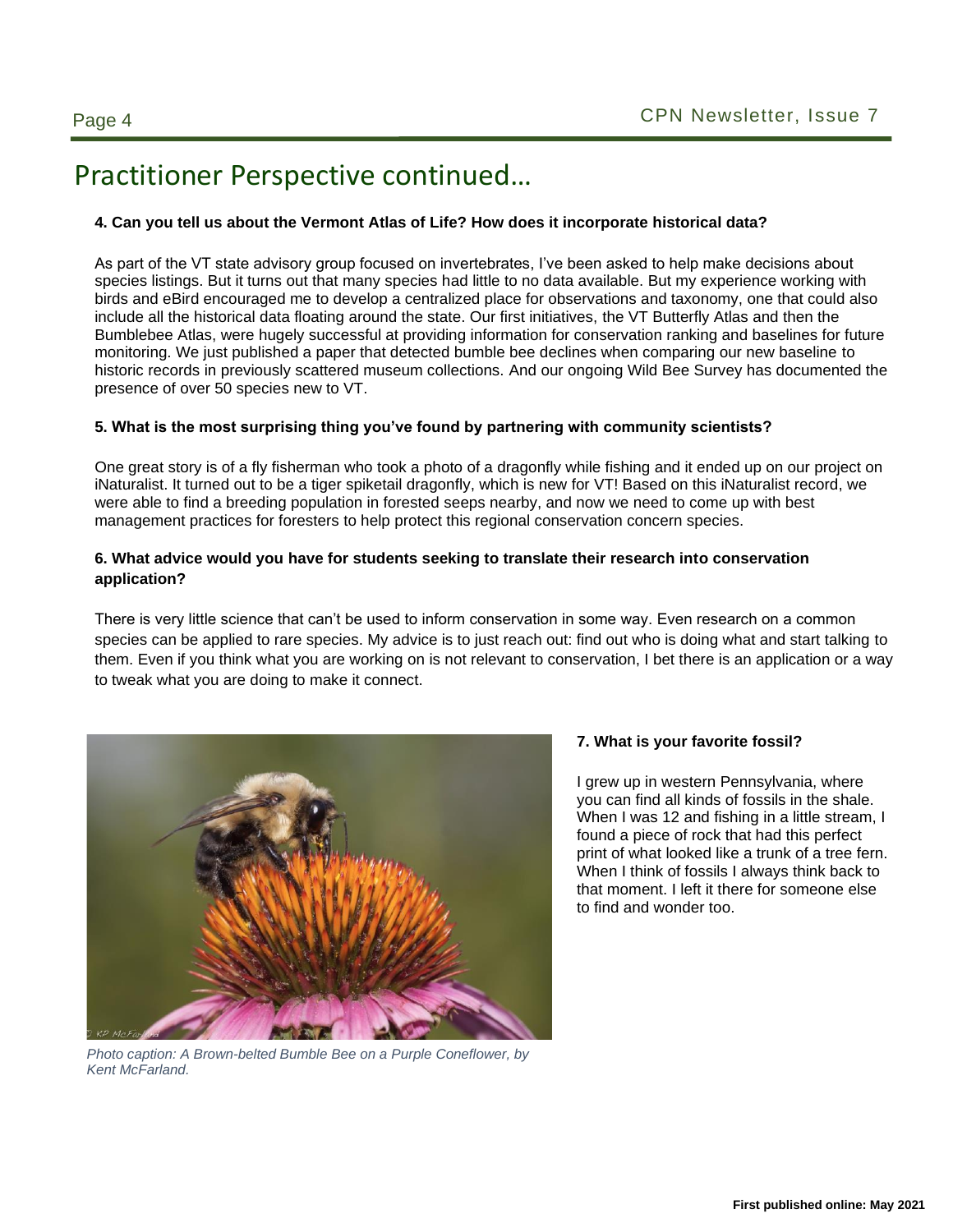### Student Section

### **Take-aways from the First CPN All-Hands Student Meeting**



The Student Panel hosted the first virtual CPN All-Hands Student Meeting in mid-April, and we were thrilled at the level of engagement from the student community. Around 30 students attended the live meeting via Zoom, with 24 additional views of the recording to date. During the meeting, we presented an overview of the network, highlighted ways to get involved in student activities, introduced the Student Panel members and their working groups, and facilitated conversations through small breakout sessions that were organized around three themes (Applying paleo research to policy and conservation, Data science and visualization, and Science communication). The meeting also included a brief presentation from the CPN Principal Investigator, Dr. Michal Kowalewski, about the origins and mission of the CPN at large.

We hope that the breakout sessions, although brief, sparked some thoughtful conversations. We've created a channel for each breakout theme in the CPN Student Slack group to continue this dialogue. [You can sign up for the Slack](https://forms.gle/HKE9mskgdvwVyRgs5)  [group here](https://forms.gle/HKE9mskgdvwVyRgs5) if you haven't done so already. Our Slack group membership has reached nearly 100 students, which is fantastic!

If you were unable to attend the meeting, fear not - there will be future opportunities to participate in student activities. We plan to run these events at least biannually in addition to hosting other informal virtual gatherings, during which we can dive deeper into topics of mutual interest and invite guest speakers. If you would like to watch the recording of the All-Hands Meeting, please contact [sudents.cpn@gmail.com](mailto:sudents.cpn@gmail.com) to request access.

In the meantime, we would love to hear from you about how the meeting went and what types of events you would like to see organized by the Student Panel in the future. We are soliciting anonymous feedback [through this short](https://forms.gle/45Rnuxd6rg8EJYrL9)  [survey,](https://forms.gle/45Rnuxd6rg8EJYrL9) which will help shape these future events. You can submit ideas even if you were unable to attend the meeting.

Lastly, please check out the Slack group and the [CPN student activities website](https://conservationpaleorcn.org/student-activities/) to stay up-to-date with student announcements and resources. Thanks for your continued support and participation in the student community!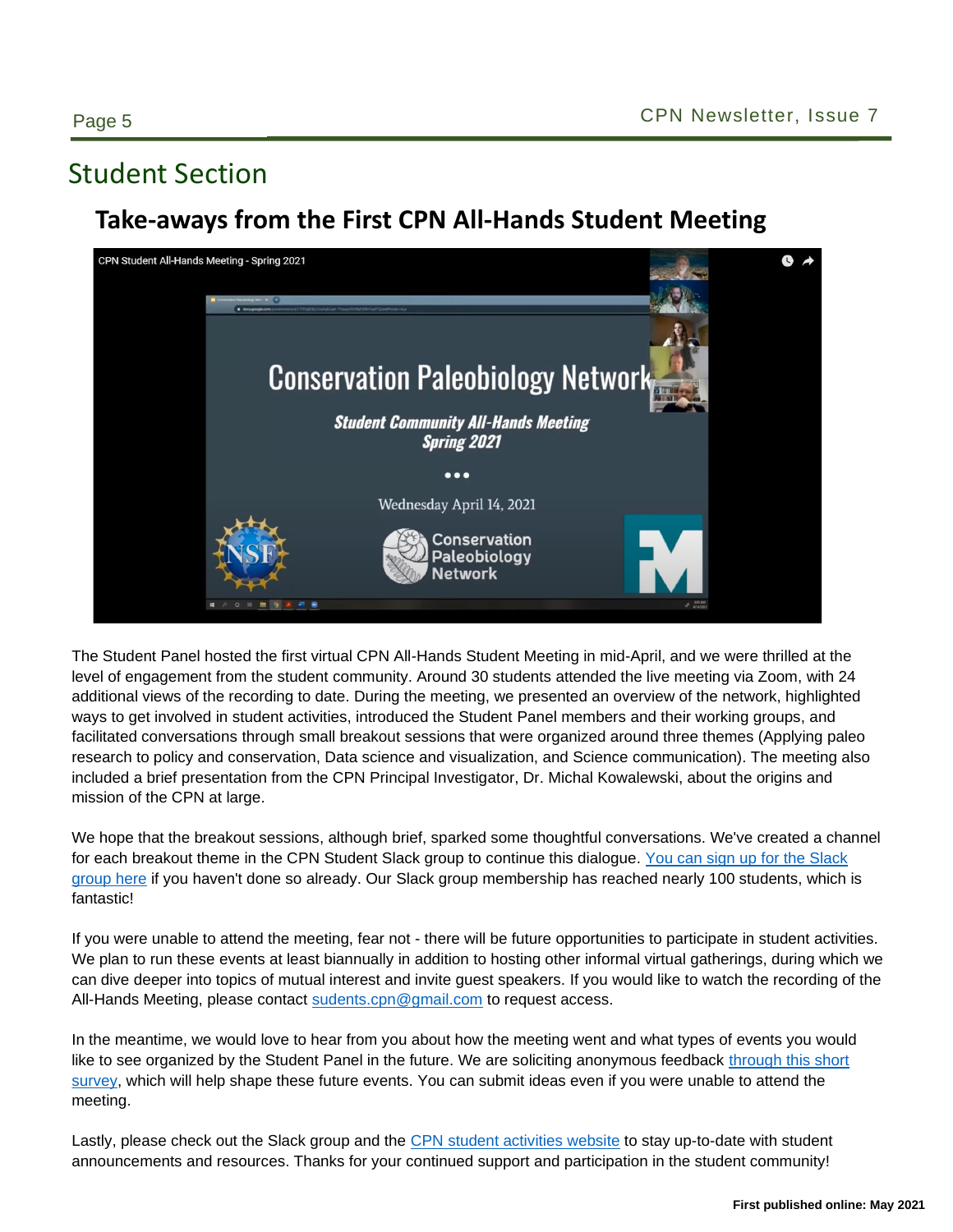# CPN Conference: Survey Results and Panel Recommendations

**Thank you to everyone who filled out our survey about the CPN Symposium/Meeting/Conference! Below is a summary of survey results, and recommendations from the panel.**



#### **Meeting Format**

The majority of survey respondents support a hybrid meeting. Nevertheless, there are conflicting thoughts on this, brought about principally by: (1) The uncertainty of covid restrictions, especially outside the US where vaccine roll-out is considerably slower. (2) The widespread feeling that in-person meetings bring great benefits. (3) The fact that hybrid meetings will be hard to organize and make effective and valuable for all participants. (4) The benefits of a completely online meeting for social, economic and geographic inclusivity and the reduced carbon emissions.

There was consensus amongst the panel that a hybrid meeting would only be successful if professional organizational support and expertise were in place. Such meetings are notoriously difficult to do well (we have all seen them fail) and are the most expensive option.

Having said this, many in the panel and the CPN membership clearly value the benefits of connection and interaction that can happen at in person meetings. We recognize this can be difficult to effectively develop in a hybrid or fully online meeting unless done creatively by professionals. The panel therefore recommends that if a hybrid or fully online meeting is decided, that professionals with demonstrated experience in online meetings are contracted.

#### **Cost Structure**

Although the format partially dictates the cost of the meeting, the panel strongly recommends that student attendance is subsidized or made free, and this should be extended to individuals from low-income countries. If a hybrid meeting is employed, the panel thought online attendees should pay less than in-person attendees. There could be a different cost structure depending on professional status, economic status, and whether individuals attend online or in person.

#### **Timing of meeting**

Both participants of the survey and members of the panel agreed that postponing the meeting would be appropriate if there is to be any in person component (i.e. hybrid or fully in person). This will allow for more time for the worst effects of COVID to pass, especially for those outside of countries that have slow vaccination programs. The panel agreed that late 2022 would be the most appropriate for a hybrid or fully in person format. Conflict with other meetings should be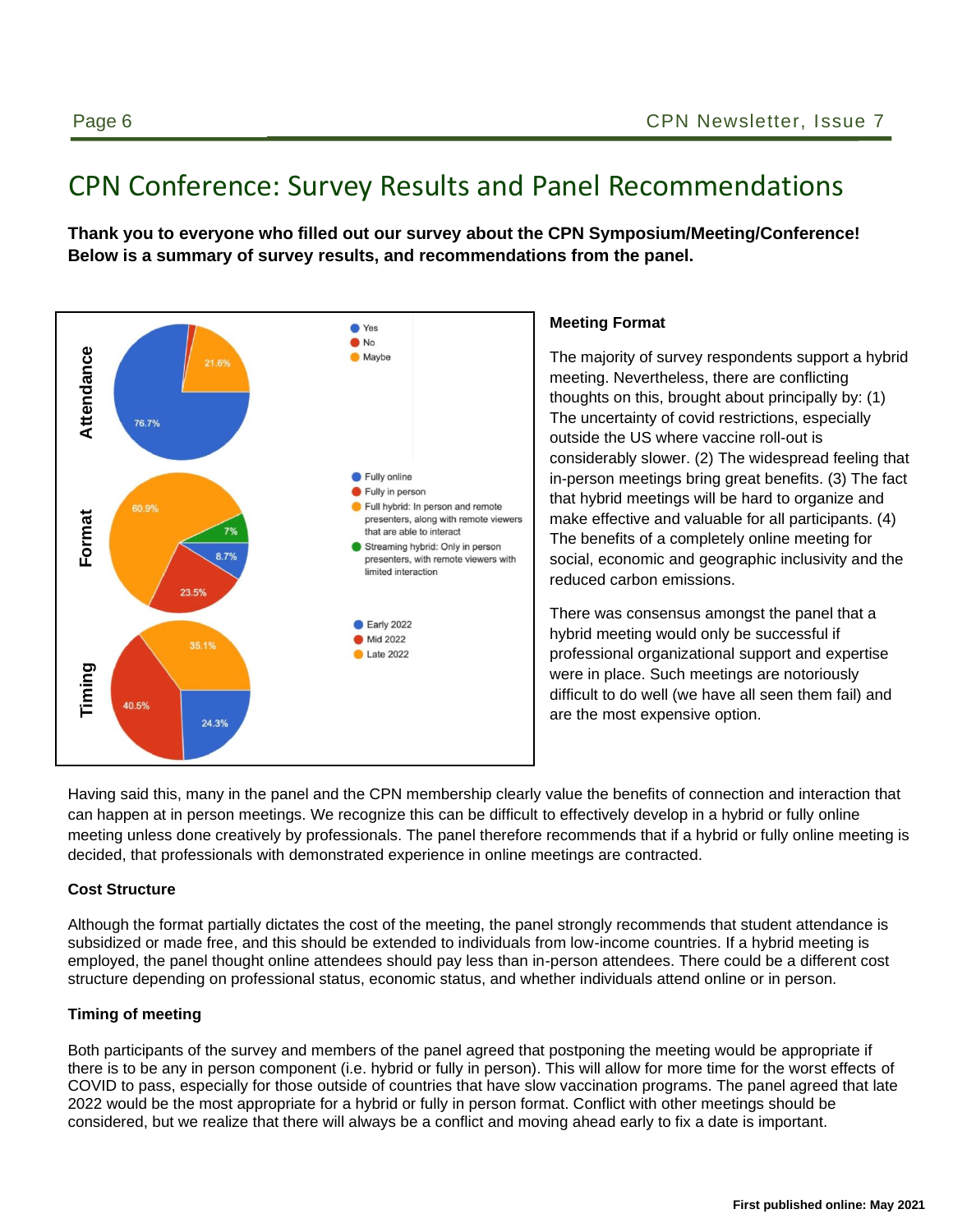### Postcards from the Field Compiled by Fernanda Cabrera and Jaleigh Pier

In this feature of our newsletter, we showcase members' research in the field, lab, or other setting. Please submit your "postcards" with approximately 100 words of text to Fernanda Cabrera, *fcabrera@fcien.edu.uy*, and *cc us at <u>conservationpaleo</u>* @floridamuseum.ufl.edu. Note that if we run out of space to fit your postcard into the upcoming newsletter, it will be included in a subsequent newsletter. Submissions might also be featured as blog and social media posts. Thank you in advance for your contributions!

#### Shamindri Tennakoon (PhD Candidate) Florida Museum of **Natural History, Department of Biology, University of Florida**

This photograph was taken at the Sea Hag Marina, Steinhatchee Florida after the members of the Kowalewski lab (Invertebrate Paleontology Division) at the Florida Museum of Natural History returned from a SCUBA sampling trip to collect sediment samples and echinoid specimens for Shamindri Tennakoon's and Fatemah Jamal's dissertation research. Shamindri is a PhD candidate in Zoology at the Department of Biology and the Florida Museum of Natural History, University of Florida. Shamindri was carrying out a project which was a comparison of dead and living mollusk assemblages at the Suwannee Regional Reef System in the Gulf of Mexico, where the goal was to determine the decadal scale responses of the local faunal communities to the establishment of the reef system.

sity of SCUBA sampling trip to *collect sediment samples Mallita,* and echinoid specimens. rida Museum of *The goal was to determine* **Text here.** Text here. The decadal scale ation research. *responses of the local faunal communities to the establishment of the reef system.*